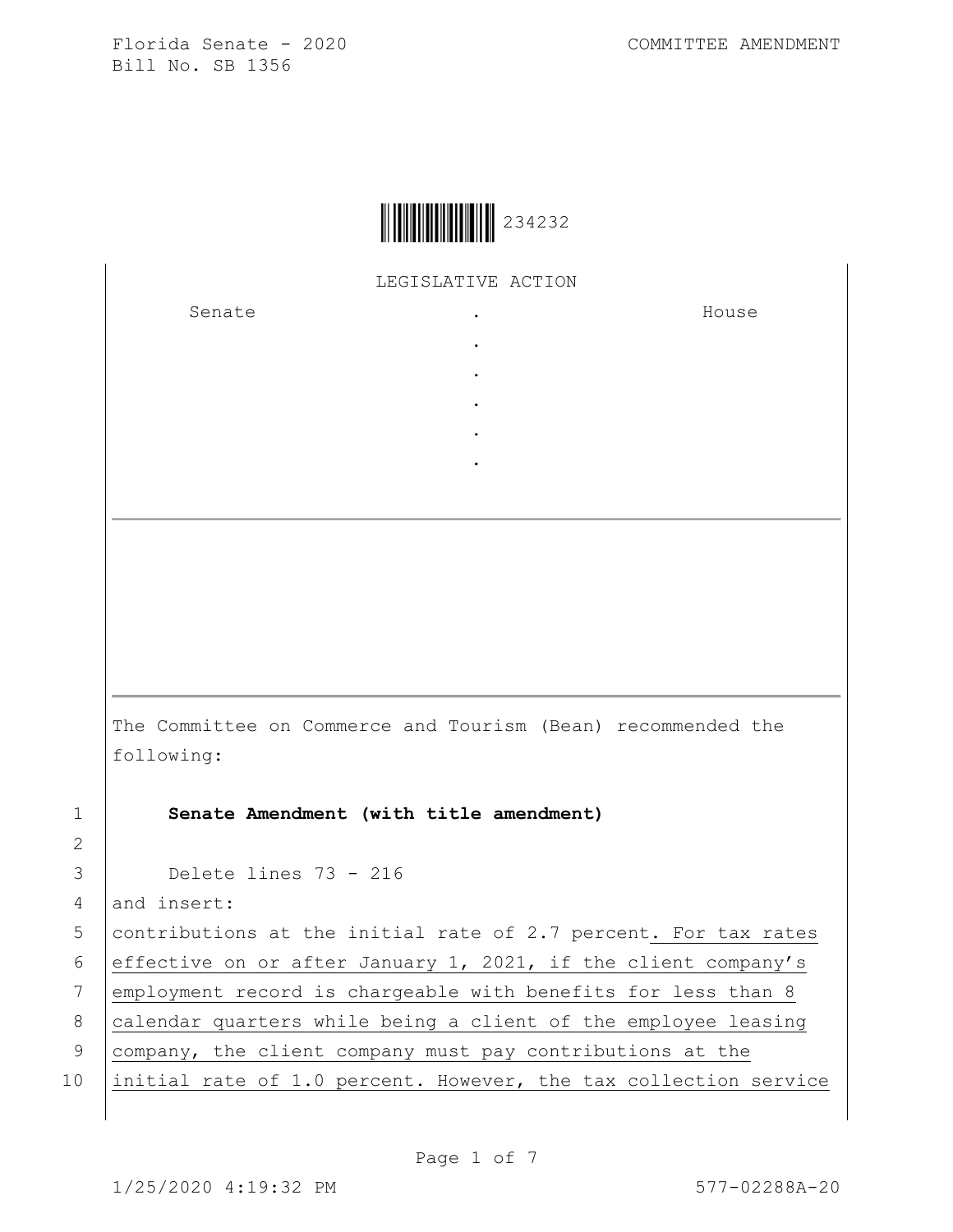Ì234232sÎ234232

11 provider may not adjust the initial rate for any year in which 12 the balance in the Unemployment Compensation Trust Fund requires 13 the computation of a positive adjustment factor under  $s$ . 14 443.131(3)(e)2.a.(III); and 15 (D) The wage data and benefit charges for the prior 3 state 16 fiscal years that cannot be associated with a client company 17 | must be reported and charged to the employee leasing company. 18 (III) Subsequent to choosing the client method, the 19 employee leasing company may not change its reporting method. 20 (IV) The employee leasing company shall file a Florida 21 Department of Revenue Employer's Quarterly Report for each 22 client company by approved electronic means, and pay all 23 contributions by approved electronic means. 24 (V) For the purposes of calculating experience rates when 25 the client method is chosen, each client's own benefit charges  $26$  and wage data experience while with the employee leasing company 27 determines each client's tax rate where the client has been a 28 client of the employee leasing company for at least 8 calendar 29 quarters before the election. The client company shall continue 30 to report the nonleased employees under its tax rate. 31 (VI) The election is binding on each client of the employee 32 leasing company for as long as a written agreement is in effect

 between the client and the employee leasing company pursuant to  $\vert$  s. 468.525(3)(a). If the relationship between the employee leasing company and the client terminates, the client retains the wage and benefit history experienced under the employee leasing company.

38 (VII) Notwithstanding which election method the employee 39 leasing company chooses, the applicable client company is an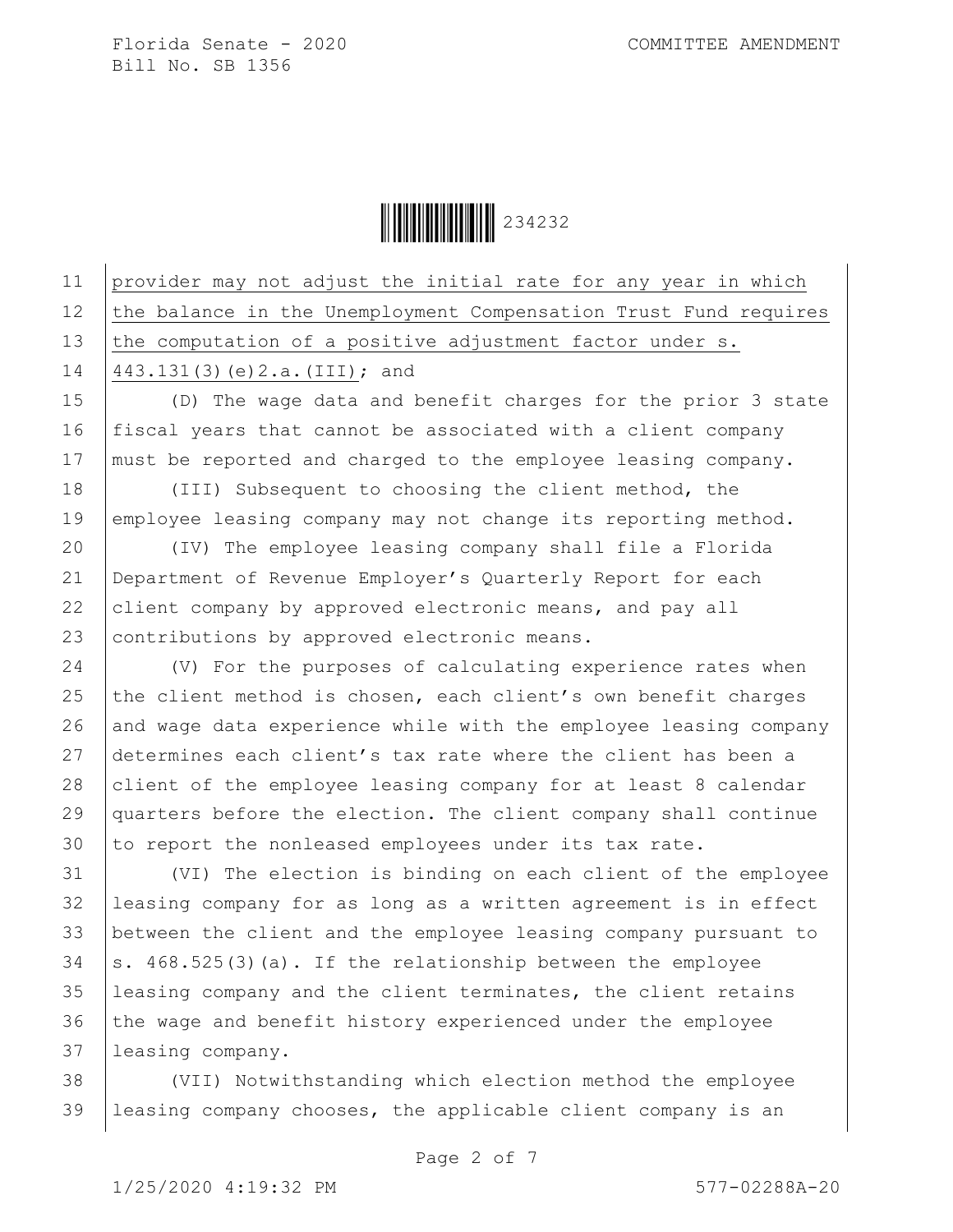

40 employing unit for purposes of s. 443.071. The employee leasing company or any of its officers or agents are liable for any violation of s. 443.071 engaged in by such persons or entities. The applicable client company or any of its officers or agents 44 are liable for any violation of s.  $443.071$  engaged in by such persons or entities. The employee leasing company or its applicable client company is not liable for any violation of s. 443.071 engaged in by the other party or by the other party's 48 officers or agents.

49 (VIII) If an employee leasing company fails to select the 50 client method of reporting not later than July 1, 2012, the 51 entity is required to report under the employee leasing 52 company's tax identification number and contribution rate.

 (IX) After an employee leasing company is licensed pursuant 54 to part XI of chapter 468, each newly licensed entity has 30 days after the date the license is granted to notify the tax 56 collection service provider in writing of their selection of the client method. A newly licensed employee leasing company that fails to timely select reporting pursuant to the client method 59 of reporting must report under the employee leasing company's  $\vert$  tax identification number and contribution rate.

 (X) Irrespective of the election, each transfer of trade or business, including workforce, or a portion thereof, between employee leasing companies is subject to the provisions of s.  $(443.131(3)(q)$  if, at the time of the transfer, there is common 65 ownership, management, or control between the entities.

 $66$  b. In addition to any other report required to be filed by 67 law, an employee leasing company shall submit a report to the 68 Labor Market Statistics Center within the Department of Economic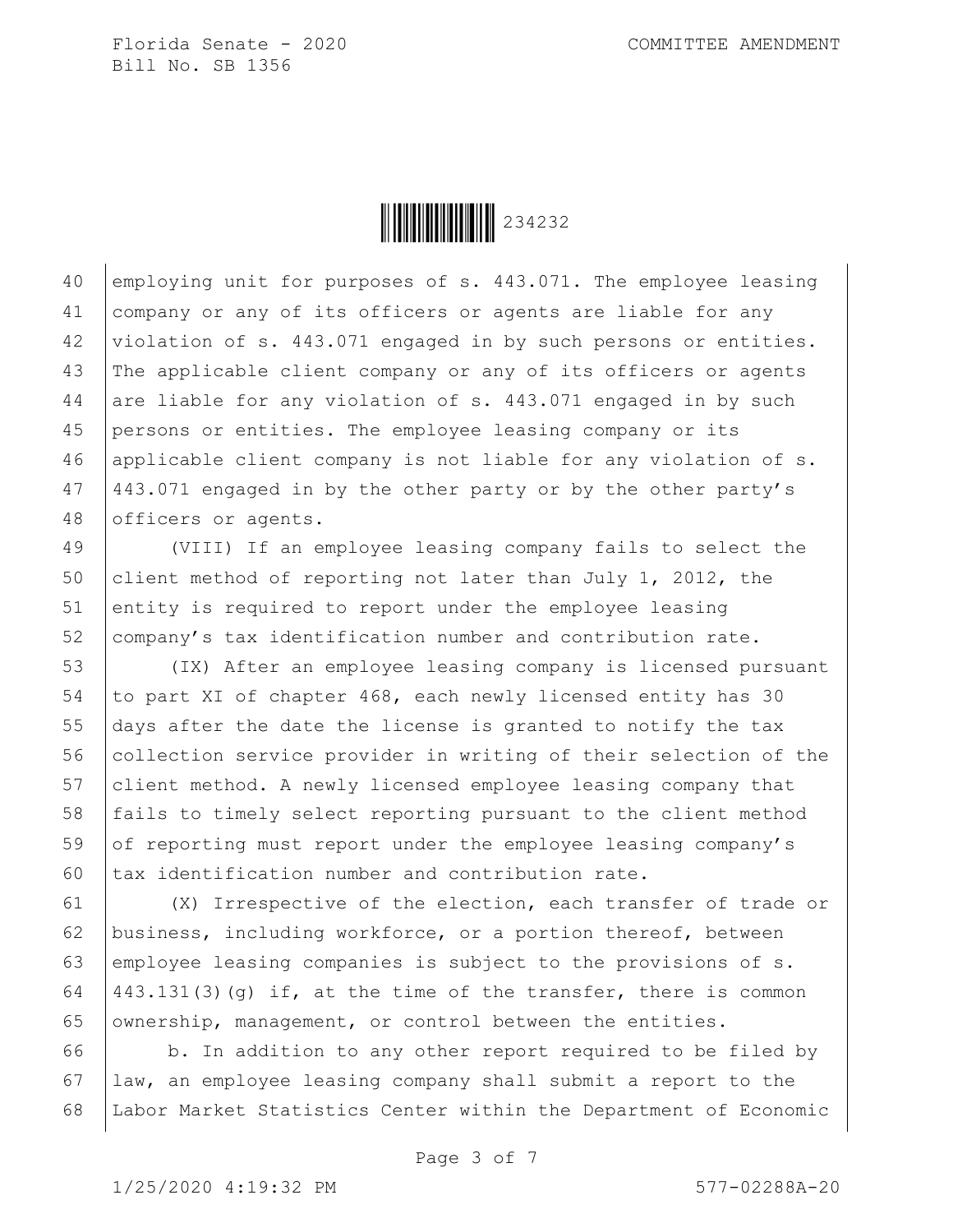

| 69 | Opportunity which includes each client establishment and each   |
|----|-----------------------------------------------------------------|
| 70 | establishment of the leasing company, or as otherwise directed  |
| 71 | by the department. The report must include the following        |
| 72 | information for each establishment:                             |
| 73 | (I) The trade or establishment name;                            |
| 74 | (II) The former reemployment assistance account number, if      |
| 75 | available;                                                      |
| 76 | (III) The former federal employer's identification number,      |
| 77 | if available;                                                   |
| 78 | (IV) The industry code recognized and published by the          |
| 79 | United States Office of Management and Budget, if available;    |
| 80 | (V) A description of the client's primary business activity     |
| 81 | in order to verify or assign an industry code;                  |
| 82 | (VI) The address of the physical location;                      |
| 83 | (VII) The number of full-time and part-time employees who       |
| 84 | worked during, or received pay that was subject to reemployment |
| 85 | assistance taxes for, the pay period including the 12th of the  |
| 86 | month for each month of the quarter;                            |
| 87 | (VIII) The total wages subject to reemployment assistance       |
| 88 | taxes paid during the calendar quarter;                         |
| 89 | (IX) An internal identification code to uniquely identify       |
| 90 | each establishment of each client;                              |
| 91 | (X) The month and year that the client entered into the         |
| 92 | contract for services; and                                      |
| 93 | (XI) The month and year that the client terminated the          |
| 94 | contract for services.                                          |
| 95 | c. The report must be submitted electronically or in a          |
| 96 | manner otherwise prescribed by the Department of Economic       |
| 97 | Opportunity in the format specified by the Bureau of Labor      |

Page 4 of 7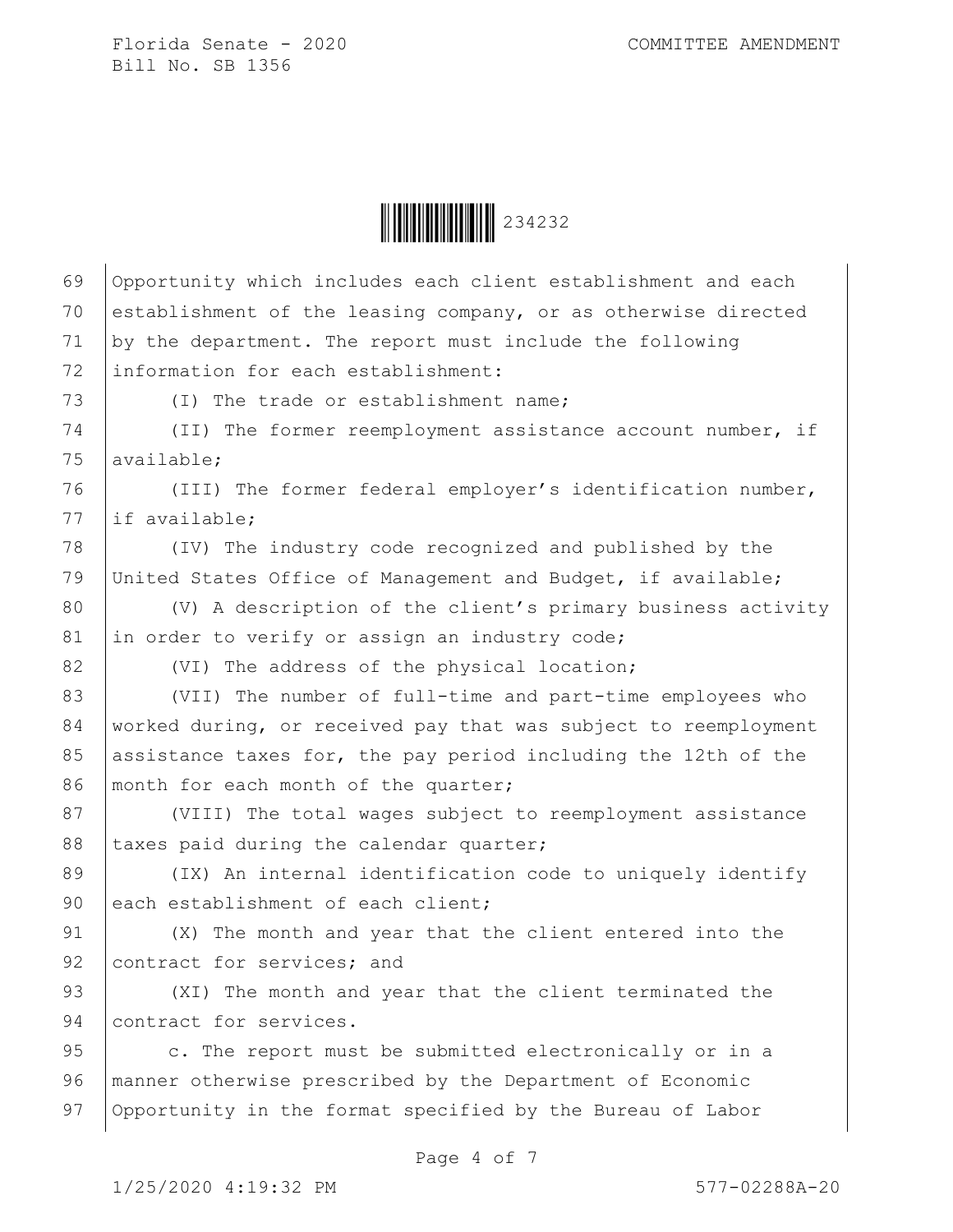

98 Statistics of the United States Department of Labor for its 99 Multiple Worksite Report for Professional Employer 100 Organizations. The report must be provided quarterly to the 101 | Labor Market Statistics Center within the department, or as 102 otherwise directed by the department, and must be filed by the 103 last day of the month immediately after the end of the calendar 104  $\vert$  quarter. The information required in sub-sub-subparagraphs b. (X) 105 and (XI) need be provided only in the quarter in which the 106 contract to which it relates was entered into or terminated. The 107 sum of the employment data and the sum of the wage data in this 108 report must match the employment and wages reported in the 109 reemployment assistance quarterly tax and wage report.

110 d. The department shall adopt rules as necessary to 111 administer this subparagraph, and may administer, collect, 112 enforce, and waive the penalty imposed by s.  $443.141(1)$  (b) for 113 the report required by this subparagraph.

114 e. For the purposes of this subparagraph, the term 115 "establishment" means any location where business is conducted 116 or where services or industrial operations are performed.

117 3. An individual other than an individual who is an 118 employee under subparagraph 1. or subparagraph 2., who performs 119 | services for remuneration for any person:

120 a. As an agent-driver or commission-driver engaged in 121 distributing meat products, vegetable products, fruit products, 122 bakery products, beverages other than milk, or laundry or 123 drycleaning services for his or her principal.

124 b. As a traveling or city salesperson engaged on a full-125 time basis in the solicitation on behalf of, and the 126 transmission to, his or her principal of orders from

Page 5 of 7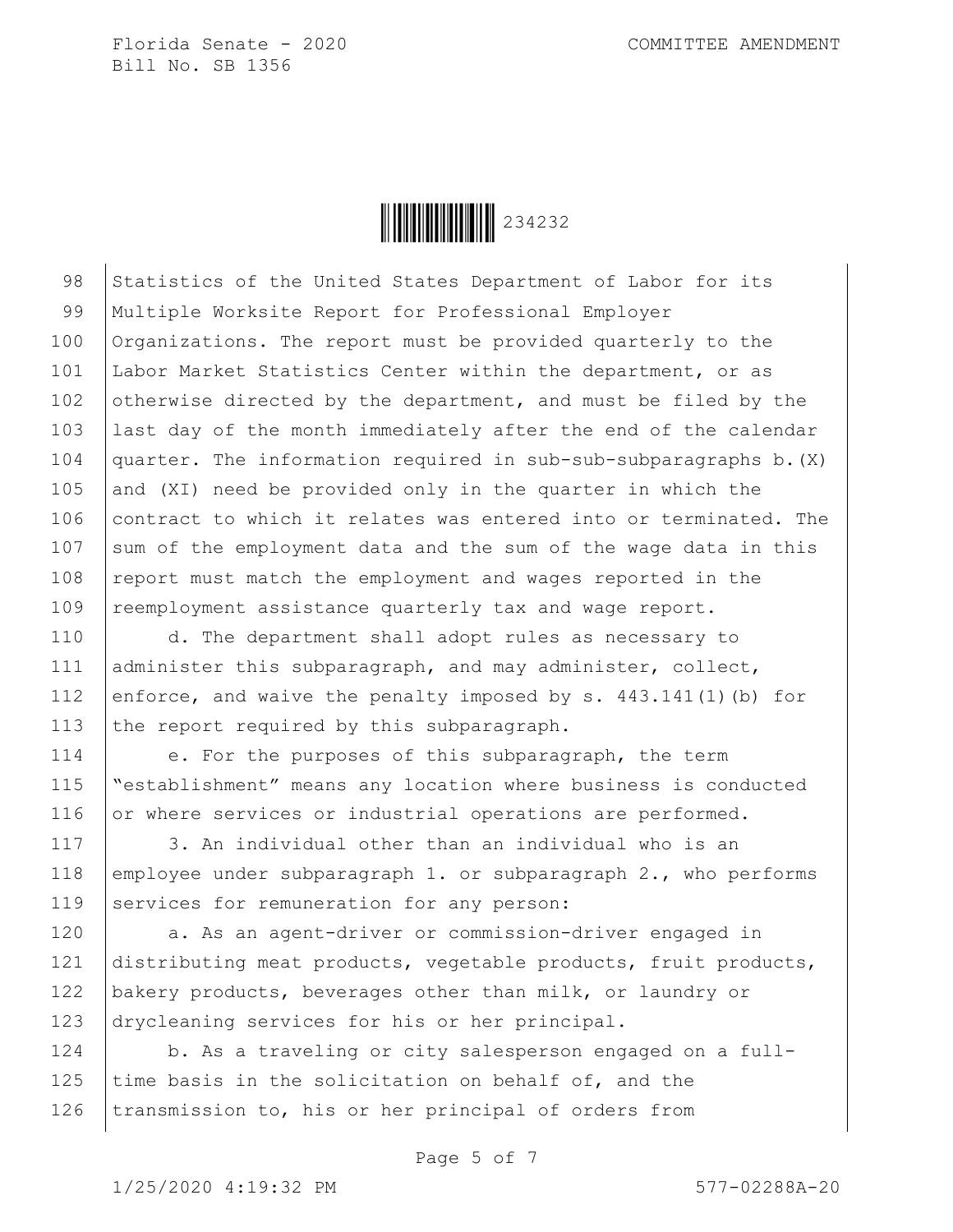Ì234232sÎ234232

127 wholesalers, retailers, contractors, or operators of hotels, 128 restaurants, or other similar establishments for merchandise for 129 | resale or supplies for use in the business operations. This sub-130 subparagraph does not apply to an agent-driver or a commission-131 driver and does not apply to sideline sales activities performed 132 on behalf of a person other than the salesperson's principal. 133 4. The services described in subparagraph 3. are employment 134 subject to this chapter only if: 135 a. The contract of service contemplates that substantially 136 all of the services are to be performed personally by the 137 lindividual; 138 b. The individual does not have a substantial investment in 139 facilities used in connection with the services, other than 140 facilities used for transportation; and 141 c. The services are not in the nature of a single 142 transaction that is not part of a continuing relationship with 143 the person for whom the services are performed. 144 Section 2. Paragraph (a) of subsection (2) of section 145 443.131, Florida Statutes, is amended to read: 146 443.131 Contributions.— 147 (2) CONTRIBUTION RATES.—Each employer must pay 148 contributions equal to the following percentages of wages paid 149 by him or her for employment: 150 (a) *Initial rate.*—Each employer whose employment record is 151 chargeable with benefits for less than 8 calendar quarters shall 152  $\vert$  pay contributions at the initial rate of 2.7 percent. For tax 153  $rates$  effective on or after 154 155 ================== T I T L E A M E N D M E N T ========